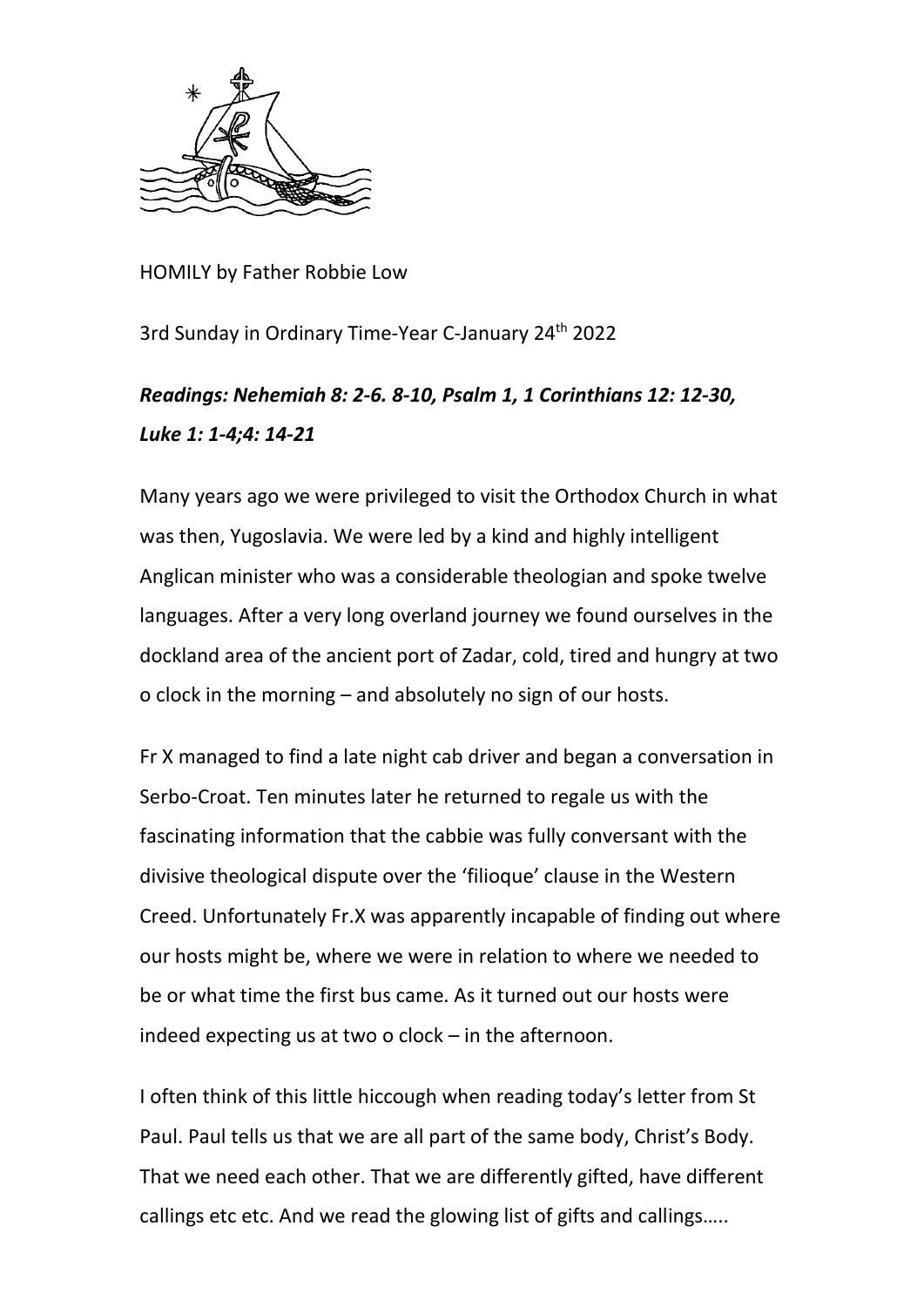Some are called to be Apostles. Some Prophets. Some Teachers. Some Healers. Some powerful. Some wise. Some discerning etc etc Some speaking in tongues- some translating. Every one of these is high- profile and we are familiar with their attributes and charisms. They all have an element of glamour and public recognition.

But there are a couple of things in Paul's list that consistently go under most people's radar. Paul mentions a little unobtrusive word that is often translated as 'helpers'. Anyone can be a helper, an assister, a member of the backup team without which the upfront team gains little traction. The Greek word used also

implies something else besides 'helper'. It comes from the same root as 'perceptive'. In order to be of any real help you have to understand what's actually going on. Simply barging in with ready made solution doesn't cut it. We have a saying in our house, 'It's always a mistake to be helpful.' E.g. 'Has anyone seen the passport I left on the dining room table?' 'Yes. You left it there for a week so I finally put it back in the file marked Passports'. Clearly the last place one would expect to find it. Cue the chorus: 'It's always a mistake to be helpful.' In order to be helpful, we need to be perceptive, know the person or situation, to have sought God's wisdom on it. Then we can be truly helpful, enablers of the ministry to the Church, encouragers of the mission to the world.

The other semi-obscured ministry is of what the Greek text describes as 'governings'… This usually translates as 'administration'. It has nothing to do with modern concepts of Government which are obsessed with legislating. Good governance means just that. It looks for ways of doing this which are most effective and true to its mandate. An Administration endeavours 'to keep the show on the road'. Someone with the gift of